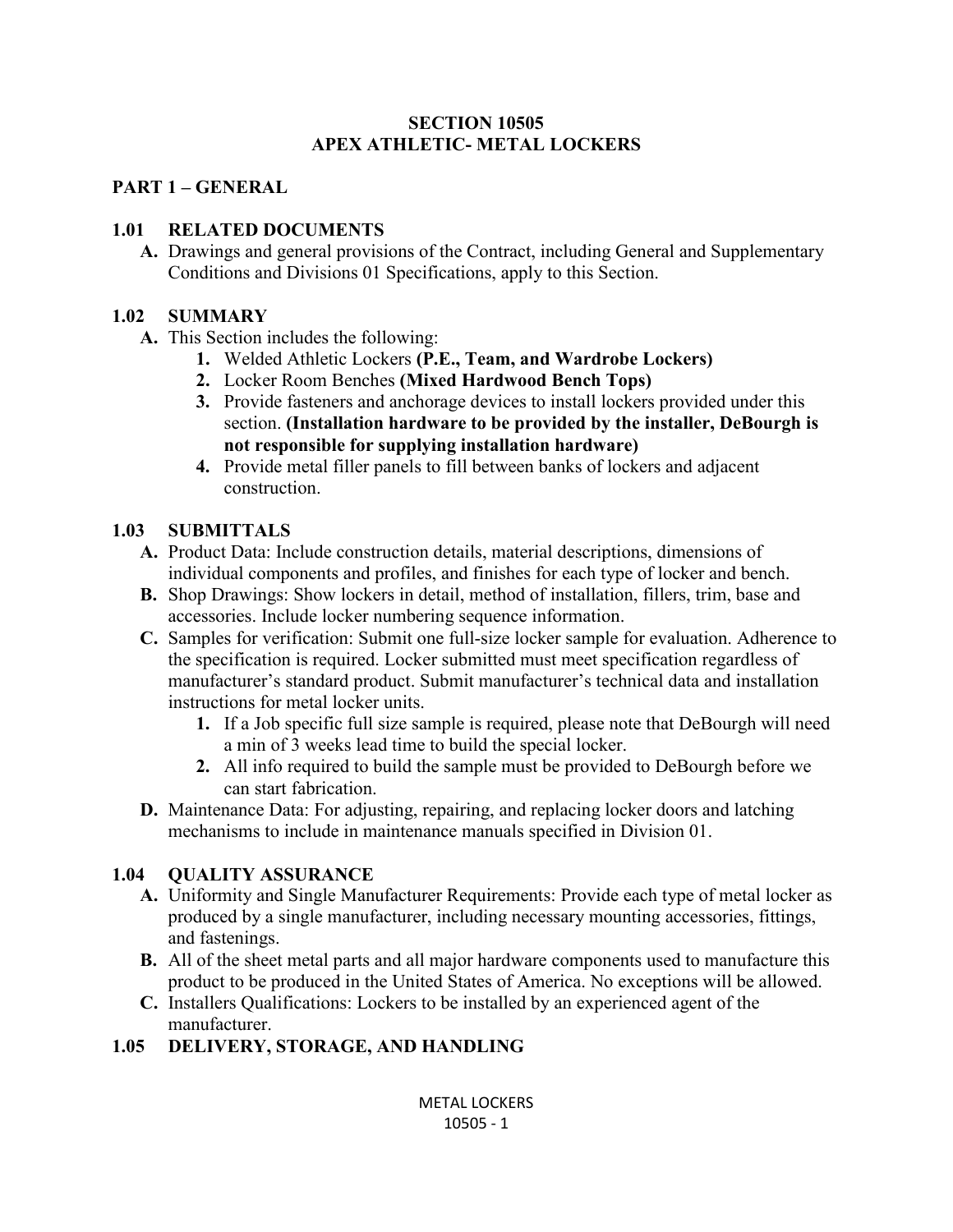- **A.** Packing and Shipping: Do not deliver metal lockers until building is enclosed and ready for locker installation.
- **B.** Storage and Protection: Protect materials from damage during delivery, handling, storage and installation.

#### **1.06 WARRANTY**

**A.** Locker manufacturer shall warrant the locker for the lifetime use of the original purchaser from date of shipment. Warranty shall include all defects in material and workmanship, excluding finish, vandalism and improper installation.

#### **PART 2 – PRODUCTS**

#### **2.01 MANUFACTURERS**

- **A.** Acceptable Manufacturers: Subject to compliance with requirements of the Contract Documents, acceptable manufacturers are as follows:
	- **1.** DeBourgh Manufacturing Company

#### **2.02 FABRICATION**

- **A.** Locker Construction
	- **1.** Lockers to be welded at seams and joints with exposed welds sanded smooth.
	- **2.** No bolts, screws or rivets to be used in assembly of locker units.
	- **3.** Ship lockers set-up, ready to be anchored in place in accordance with manufacturer's instructions.
- **B.** Body of Lockers
	- **1.** Sides and Intermediate Partitions: Constructed of 1-inch by 1-inch by 1/8-inch steel angle iron frame with either 16-gauge diamond perforated sheet steel or 13 gauge bond sheared, flattened expanded metal welded to steel angle frames. Formed sheet steel locker frames are not acceptable.
	- **2.** Exposed End Panels: Constructed of 1-inch by 1-inch by 1/8-inch steel angle iron frame with 16-gauge sheet steel welded to steel angle frame.
	- **3.** Backs: Solid sheet of 18 gauge cold rolled sheet steel welded to frames of sides and intermediate partitions.
	- **4.** Shelves and Tier Dividers: Constructed of 16 gauge cold rolled sheet steel welded to side and intermediate partition construction. Shelves provided in lockers 48 inches and taller, located to provide a minimum of 12-inches clearance.
- **C.** Doors
	- **1.** 1-inch by 1-inch by 1/8-inch angle iron frame with inserts of (available only when used with Sentry I latching)
		- **a.** An additional 13-gauge steel handle panel with 16 gauge cold rolled steel back panel will be securely welded to the center span of the door. All horizontal mesh edges shall be concealed with an additional steel formation welded to the door.
			- **1.** ¾-inch, 13-gauge bond sheared expanded metal for maximum ventilation.
			- **2.** Diamond perforated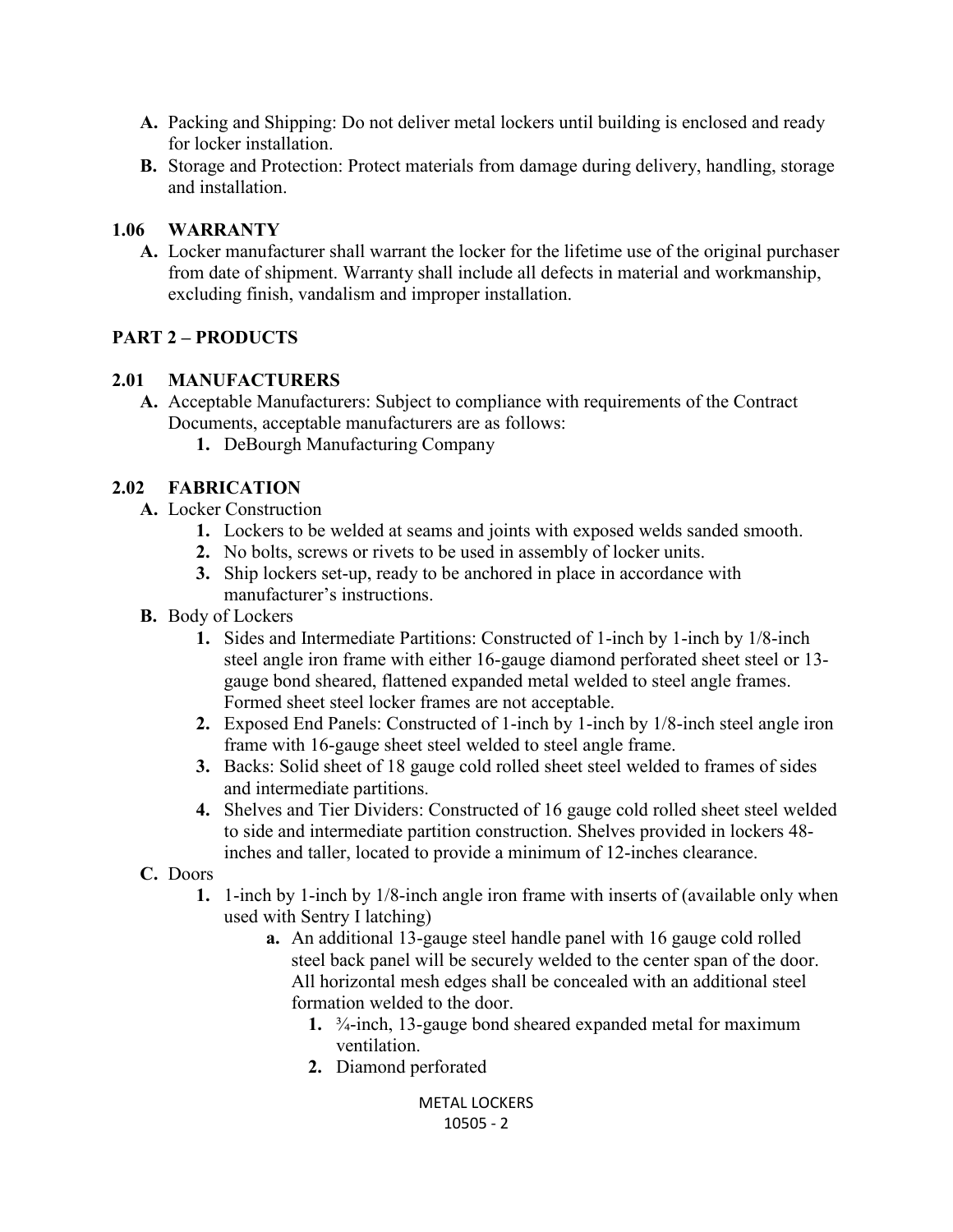- **3.** Secur-N-Vent three-dimensional vertical vents formed on fronts and backs of door.
- **4.** Louvered traditional six louvers at top and bottom of door.
- **2.** 14 gauge formed doors constructed of single piece cold rolled steel with double bends on vertical sides and a single bend on horizontal sides (available with the above ventilation styles excluding mesh).

## **D.** Latching

- **1.** Sentry I Three-Point/Three-Sided Cremone Latch
	- **a.** Latching mechanism operated by a steel handle welded to a three-point cremone type assembly.
	- **b.** Latching rods, 3/8-inch diameter, engage top and bottom edge of locker frame. A 3/16-inch thick center latch engages door jamb.
- **2.** Sentry II Recessed Gravity Latch
	- **a.** Door containing stainless steel cup recessed into formed door (doors 18 inches and higher).
	- **b.** 12-gauge steel finger lift mechanism.
	- **c.** Spring activated nylon slide latch enclosed in steel latch channel allows closing of door while padlock or built-in lock is in position.
	- **d.** Rubber bumpers riveted to door stops for silent operation.
- **3.** Sentry III Single-Point Latch
	- **a.** 11-gauge stationary latch welded securely to locker frame.
	- **b.** Latch extends no more than 1-1/4-inch into locker opening, penetrating through cup.
	- **c.** Flush-mounted, recessed stainless steel cup in a formed door with 18 gauge vertical back panel stiffener.
- **4.** Box Locker Spring Latch **(Gym Doors ONLY)**
	- **a.** 16 gauge cold rolled steel, zinc plated with a 10-gauge latch and 16 gauge stainless steel lock hasp and completely enclosed stainless steel spring.
	- **b.** Assembled using 6 nickel plated rivets.
- **E.** Hinges
	- **1.** Hinges to be 3-inch, five knuckle, 14-gauge heavy-duty fast pin welded to both door and frame.
	- **2.** Locker doors 42-inches high or less shall have 2 hinges.
	- **3.** Doors over 42-inches shall have 3 hinges.
	- **4.** Gym Doors to have knife hinges securely riveted to shelves, tops and bottoms. Hinges attached to 3/16-inch rod securely welded to the hinge side of box locker door.
- **F.** Slope Tops
	- **1.** Provide 18 gauge all welded slope top with 25-degree pitch, attached at factory with concealed fasteners. Slope top to be in addition to the standard 16-gauge flat top.
- **G.** Closed Bases
	- **1.** 4-inch high, 14 gauge welded steel base enclosed on all four sides, securely welded to locker bottom.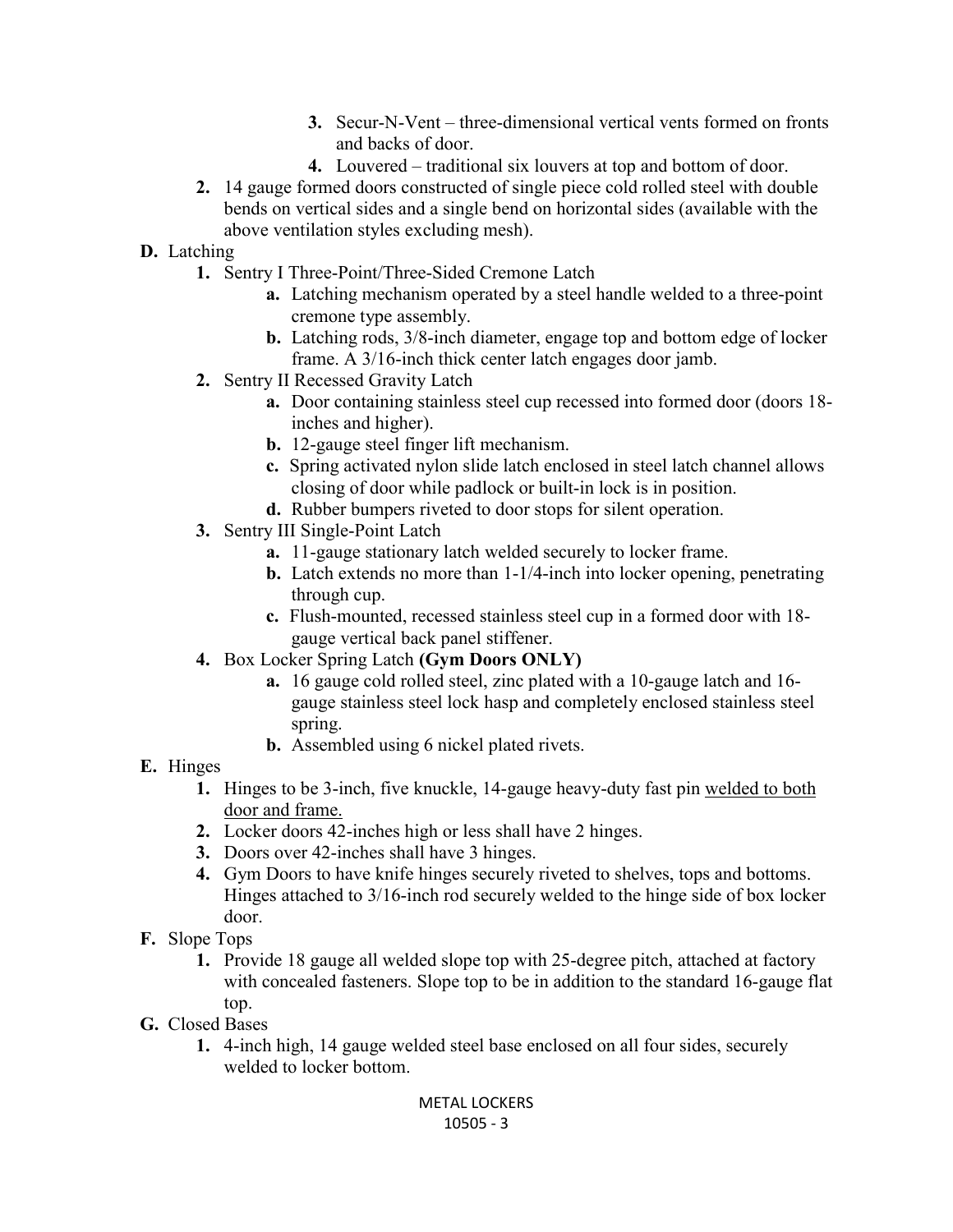- **H.** Legs
	- **1.** 6-inch, 14-gauge gusset style legs securely welded to locker bottom.
- **I.** Reinforced Bottom
	- **1.** Provide 16-gauge spacer channel welded to locker bottom from front to back for a more secure installation (when closed bases are not used).
- **J.** Filler Panels: Manufacturer's standard fabricated from 18-gauge solid steel finished to match lockers. Provide slip joint fillers angle formed to receive filler panel.
- **K.** Finish
	- **1.** Complete locker unit to be thoroughly cleaned, phosphatized and sealed.
	- **2.** Finish to be baked powder coat with a minimum 2-3 mil thickness.
	- **3.** Color of lockers shall be chosen from manufacturer's 27 standard colors.

## **2.03 LOCKER ACCESSORIES**

- **A.** Interior Equipment: Furnish each locker with the following items, unless otherwise indicated.
	- **1.** Hooks
		- **a.** Hooks to be heavy-duty forged steel with ball ends and zinc plated.
		- **b.** Provide two single ceiling hooks and one double ceiling hook in each locker opening 20-inches or taller.
	- **2.** Numbering
		- **a.** Finish each locker with black anodized laser etched aluminum number plate.
		- **b.** Locate number plate near center of each door.
		- **c.** Owner to furnish numbering sequence.
	- **3.** Coat Rods: Manufacturer's standard zinc plated. Optional clothes rod in lieu of ceiling hook available (recommended for lockers 18-inches deep or greater).

# **2.04 BENCHES**

- **A.** Bench tops to be made of butcher block, Mixed Hardwood 1-1/4-inches thick and 9-1/2 inches wide. Apply double coat of satin-gloss sealer for protection.
- **B.** Pedestals
	- **1.** Heavy Duty Pedestals: Heavy duty cast iron bell shaped base with a diameter of 7-3/4-inches threaded for 1-1/2-inch pipe. The pedestal is secured to the floor with a  $\frac{1}{2}$ -inch by 5-1/2-inch concealed concrete anchor. Overall pedestal height is 16-inches. Misty Gray powder coat is standard, with optional standard color choice available.
	- **2.** Standard Duty Pedestal: 1-5/16-inch steel tubing welded to a 7-3/4-inch diameter base and top flange. All parts are finished with zinc plating. Overall pedestal height is  $16-1/4$  inches.
	- **3.** Moveable Pedestal: Gold anodized aluminum channel 1/8-inches thick by 3 inches wide. The trapezoidal shape measures 13-3/4-inches at the base. Overall pedestal height is 16-inches. To guard against skidding and scratching, a nonabrasive rubber pad is attached to the bottom of each leg.